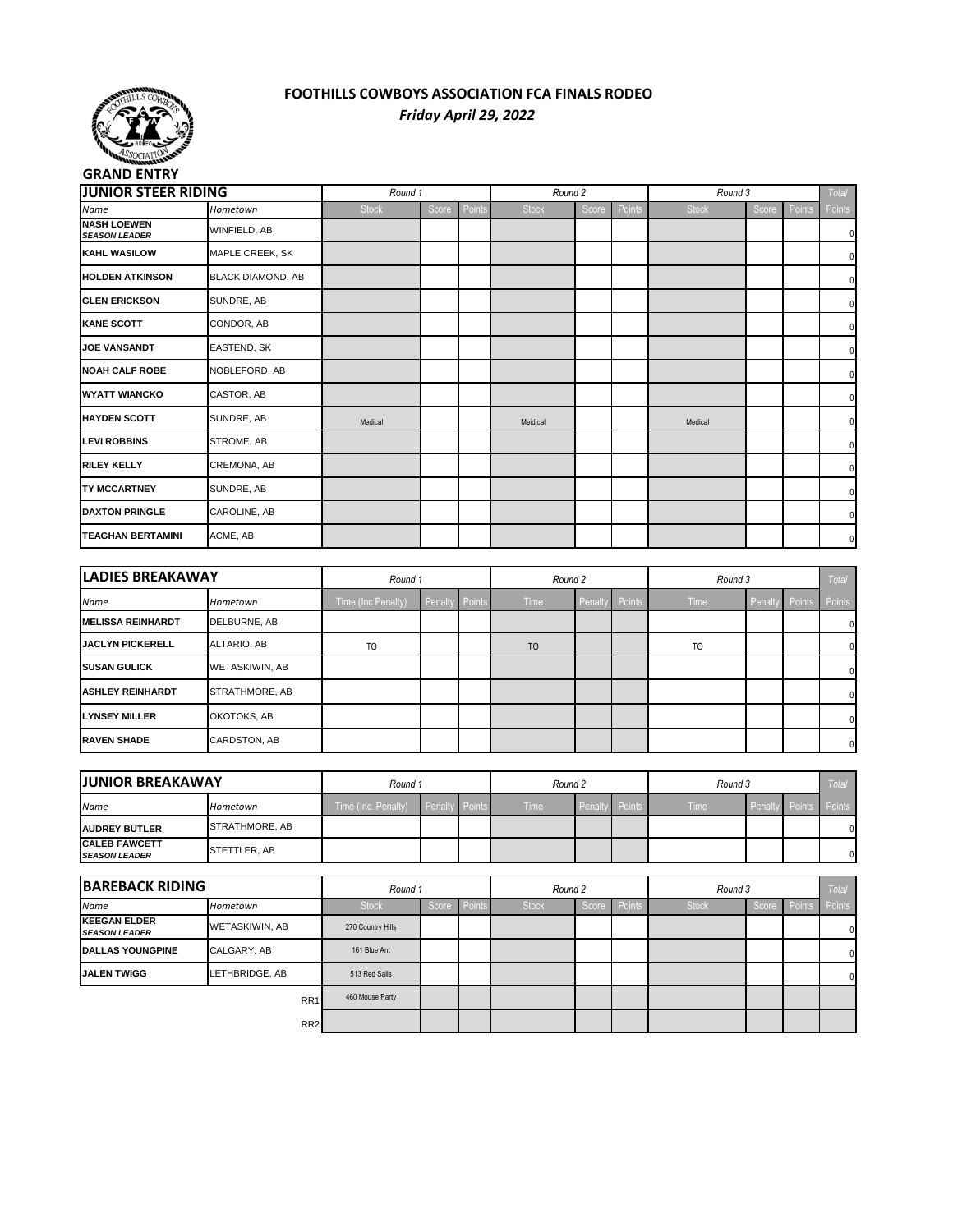|                                           | <b>SADDLE BRONC RIDING</b> |                      | Round 1 |        | Round 2      |       |        | Round 3      |  |              | Total        |
|-------------------------------------------|----------------------------|----------------------|---------|--------|--------------|-------|--------|--------------|--|--------------|--------------|
| Name                                      | Hometown                   | <b>Stock</b>         | Score   | Points | <b>Stock</b> | Score | Points | <b>Stock</b> |  | Score Points | Points       |
| <b>JAKE HENRY</b><br><b>SEASON LEADER</b> | WHEATLAND COUNTY, AB       | 461 Buckeye          |         |        |              |       |        |              |  |              | 0            |
| <b>CODY ALBERTSON</b>                     | <b>CROSSFIELD, AB</b>      | 990 Jingle Horse     |         |        |              |       |        |              |  |              | 0            |
| <b>BRILEY SCOTT</b>                       | SUNDRE, AB                 | 261 Gaunch Launch    |         |        |              |       |        |              |  |              | 0            |
| <b>DIXON TATTRIE</b>                      | YOUNGSTOWN, AB             | 651 Miss Lizzy       |         |        |              |       |        |              |  |              | <sup>0</sup> |
| <b>ADRIAN HEMART</b>                      | <b>BLACK DIAMOND, AB</b>   | 453 Dog Pound Blonde |         |        |              |       |        |              |  |              | 0            |
| <b>DENTON ARGENT</b>                      | CREMONA, AB                | 562 Rooty Toot Toot  |         |        |              |       |        |              |  |              | 0            |
| <b>NICK BENTLEY</b>                       | LONGVIEW, AB               | 359 Peppy Lepew      |         |        |              |       |        |              |  |              | 0            |
|                                           | RR <sub>1</sub>            | 121 Crushed Velvet   |         |        |              |       |        |              |  |              |              |
|                                           | RR <sub>2</sub>            | 462 Hanging Tree     |         |        |              |       |        |              |  |              |              |

| <b>TIE DOWN ROPING</b>                        |                     | Round 1             |         |          | Round 2 |        |        | Round 3 |        |        | Total        |
|-----------------------------------------------|---------------------|---------------------|---------|----------|---------|--------|--------|---------|--------|--------|--------------|
| Name                                          | Hometown            | Time (Inc. Penalty) | Penalty | / Points | Time    | Penalt | Points | Time    | Penalt | Points | Points       |
| <b>COOPER RESCH</b>                           | STETTLER, AB        |                     |         |          |         |        |        |         |        |        | $\mathbf{0}$ |
| <b>BRYCE KULBACKI</b>                         | RED WILLOW, AB      | TO                  |         |          | TO      |        |        | TO      |        |        | $\Omega$     |
| <b>ROD WARREN</b>                             | BIG VALLEY, AB      |                     |         |          |         |        |        |         |        |        | $\Omega$     |
| <b>DANNY FINNERTY</b>                         | DUCHESS, AB         |                     |         |          |         |        |        |         |        |        |              |
| <b>JORDAN RICHARDSON</b>                      | <b>BLUFFTON, AB</b> |                     |         |          |         |        |        |         |        |        | $\Omega$     |
| <b>CHASE KELLETT</b>                          | PICTURE BUTTE, AB   |                     |         |          |         |        |        |         |        |        | $\Omega$     |
| <b>TYSON WRIGHT</b>                           | LETHBRIDGE, AB      |                     |         |          |         |        |        |         |        |        | 0            |
| <b>TY HERMAN</b>                              | HILDA, AB           |                     |         |          |         |        |        |         |        |        | $\Omega$     |
| <b>KYLE FODEN</b>                             | OKOTOKS, AB         |                     |         |          |         |        |        |         |        |        | $\Omega$     |
| <b>GARRET HUGHSON</b><br><b>SEASON LEADER</b> | FOREMOST, AB        |                     |         |          |         |        |        |         |        |        | $\mathbf{0}$ |

| <b>JUNIOR BULL RIDING</b>                   |                 | Round 1      |       |        | Round 2      |       |        | Round 3      |       |        | Total    |
|---------------------------------------------|-----------------|--------------|-------|--------|--------------|-------|--------|--------------|-------|--------|----------|
| Name                                        | Hometown        | <b>Stock</b> | Score | Points | <b>Stock</b> | Score | Points | <b>Stock</b> | Score | Points | Points   |
| <b>BEAU GARDNER</b><br><b>SEASON LEADER</b> | ARROWWOOD, AB   | 316 Lionel   |       |        |              |       |        |              |       |        | 0        |
| <b>GRIFFEN KOESTER</b>                      | ROCKYFORD, AB   | 50 Pokerface |       |        |              |       |        |              |       |        | $\Omega$ |
| <b>GORDON ERICKSON</b>                      | SUNDRE, AB      | B7 Leroy     |       |        |              |       |        |              |       |        | 0        |
| <b>BRAHMER GAEHRING</b>                     | COUTTS, AB      | 2B Stingwray |       |        |              |       |        |              |       |        | 0        |
| <b>KESTON LOEWEN</b>                        | WINFIELD, AB    | A7 Dean      |       |        |              |       |        |              |       |        | 0        |
| <b>KEGAN BISHELL</b>                        | CONSORT, AB     | 2 Kojack     |       |        |              |       |        |              |       |        | $\Omega$ |
|                                             | RR <sub>1</sub> | JR Thomas    |       |        |              |       |        |              |       |        |          |
| RR <sub>2</sub>                             |                 |              |       |        |              |       |        |              |       |        |          |

| <b>STEER WRESTLING</b>                      |                    | Round 1     |        |        | Round 2     |                |  | Round 3     | Total   |        |        |
|---------------------------------------------|--------------------|-------------|--------|--------|-------------|----------------|--|-------------|---------|--------|--------|
| <b>Name</b>                                 | Hometown           | <b>Time</b> | Penalt | Points | <b>Time</b> | Penalty Points |  | <b>Time</b> | Penalty | Points | Points |
| <b>BART HOLLOWAY</b>                        | SIKSIKA, AB        |             |        |        |             |                |  |             |         |        | 0      |
| <b>CARTER MCINTYRE</b>                      | SUNDRE, AB         | Medical     |        |        | Medical     |                |  | Medical     |         |        | 0      |
| <b>IKEENAN CRANE</b>                        | CARDSTON, AB       |             |        |        |             |                |  |             |         |        | 0      |
| <b>GLEN ALLEN NASH</b>                      | DRAYTON VALLEY, AB |             |        |        |             |                |  |             |         |        | n      |
| <b>WYATT WILSON</b><br><b>SEASON LEADER</b> | RIMBEY, AB         |             |        |        |             |                |  |             |         |        |        |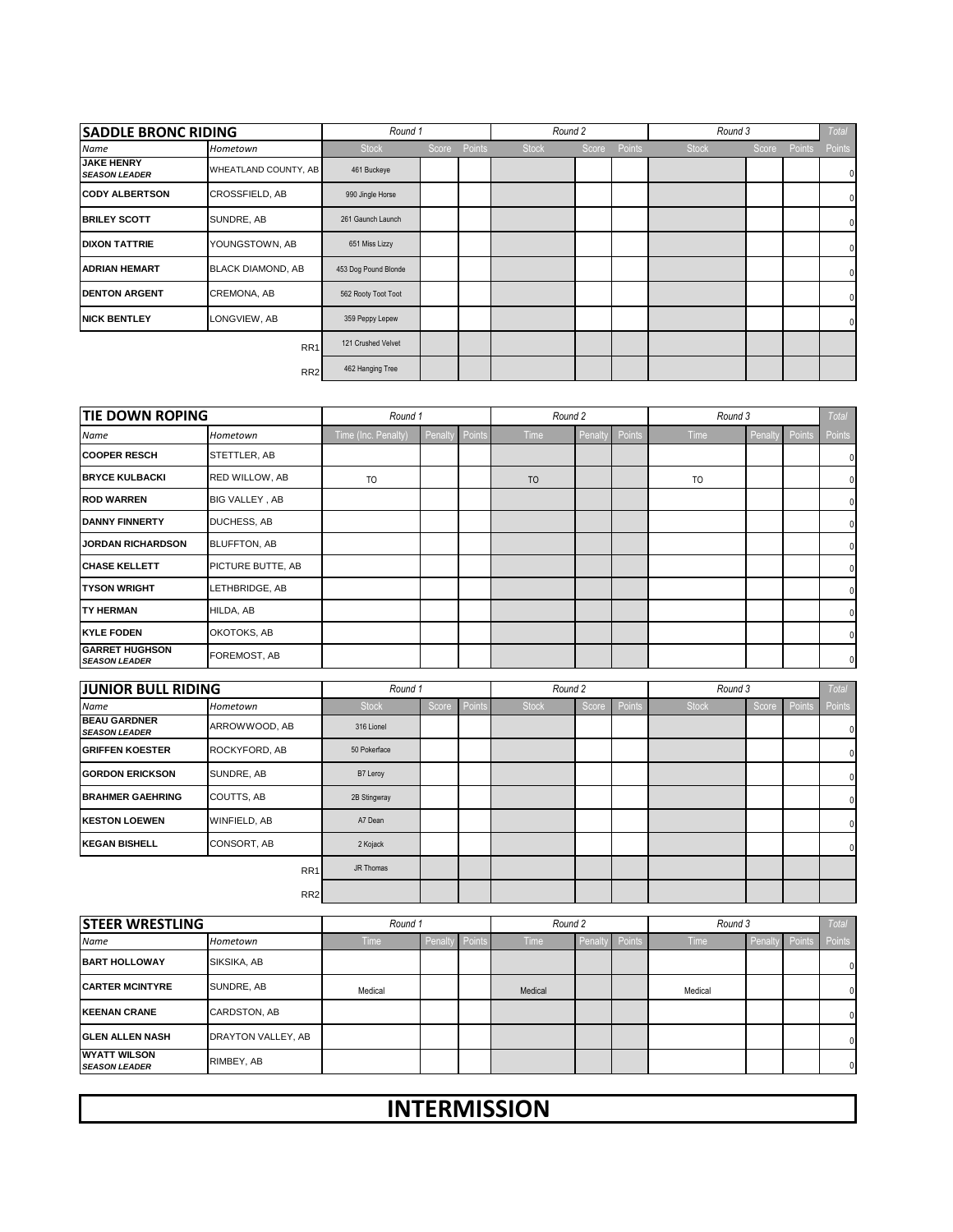| <b>LADIES BARREL RACING</b>                       |                         | Round 1            |                |        | Round 2 |                |        | Round 3 |        |                       | <b>Total</b>   |
|---------------------------------------------------|-------------------------|--------------------|----------------|--------|---------|----------------|--------|---------|--------|-----------------------|----------------|
| Name                                              | Hometown                | Time (Inc Penalty) | Penalty        | Points | Time    | Penalt         | Points | Time    | Penalt | Points                | Points         |
| <b>AMARA FINNERTY</b><br><b>SEASON LEADER</b>     | HIGH RIVER, AB          |                    |                |        |         |                |        |         |        |                       | 0              |
| <b>LYNN MCGONIGLE</b>                             | WHEATLAND COUNTY, AB    |                    |                |        |         |                |        |         |        |                       | $\theta$       |
| <b>BRANDY VOGT</b>                                | CRANBROOK, BC           |                    |                |        |         |                |        |         |        |                       |                |
| <b>TIFFANY WATSON</b>                             | PINCHER CREEK, AB       |                    |                |        |         |                |        |         |        |                       | 0              |
| <b>BOBBIE GOODWIN</b>                             | CRANBROOK, BC           |                    |                |        |         |                |        |         |        |                       |                |
| <b>SUSAN GULICK</b>                               | WETASKIWIN, AB          |                    |                |        |         |                |        |         |        |                       |                |
| <b>KAITLYN JACOBSON</b>                           | OKOTOKS, AB             |                    |                |        |         |                |        |         |        |                       | 0              |
| <b>SHARYL MALIN</b>                               | OKOTOKS, AB             |                    |                |        |         |                |        |         |        |                       | 0              |
| <b>DAYNA SEWELL</b>                               | SUNDRE, AB              |                    |                |        |         |                |        |         |        |                       | 0              |
| <b>KIRBY PENTTILA</b>                             | CALGARY, AB             |                    |                |        |         |                |        |         |        |                       | $\Omega$       |
| <b>SHANNON VAN BUSKIRK</b>                        | CLARESHOLM, AB          |                    |                |        |         |                |        |         |        |                       | 0              |
| <b>DIANE SEWELL</b>                               | SUNDRE, AB              |                    |                |        |         |                |        |         |        |                       | $\Omega$       |
| <b>LYNSEY MILLER</b>                              | OKOTOKS, AB             |                    |                |        |         |                |        |         |        |                       | 0              |
| <b>JUNIOR BARREL RACING</b>                       |                         | Round 1            |                |        | Round 2 |                |        | Round 3 |        |                       | <b>Total</b>   |
| Name                                              | Hometown                | Time (Inc Penalty) | Penalty        | Points | Time    | Penalt         | Points | Time    | Penalt | Points                | Points         |
| <b>AMY NAISMITH</b><br><b>SEASON LEADER</b>       | BRANT, AB               |                    |                |        |         |                |        |         |        |                       | 0              |
| <b>JAYDEN DONALD</b>                              | CRANBROOK, BC           |                    |                |        |         |                |        |         |        |                       | $\mathbf{0}$   |
| <b>RHYS DESMET</b>                                | WHEATLAND COUNTY, AB    |                    |                |        |         |                |        |         |        |                       | $\mathbf{0}$   |
| <b>JOLIE DESMET</b>                               | WHEATLAND COUNTY, AB    |                    |                |        |         |                |        |         |        |                       | 0              |
| <b>ZOE BUECKERT</b>                               | OKOTOKS, AB             |                    |                |        |         |                |        |         |        |                       | 0              |
| <b>PRESLEY RYAN</b>                               | CALGARY, AB             | Medical            |                |        | Medical |                |        | Medical |        |                       | <sup>0</sup>   |
| <b>NEVEAH LITTLE BEAR</b>                         | MORLEY, AB              |                    |                |        |         |                |        |         |        |                       |                |
| <b>MARY SALIBA</b>                                | CALGARY, AB             |                    |                |        |         |                |        |         |        |                       | 0              |
| <b>TRINITY SEWELL</b>                             | SPARWOOD, BC            |                    |                |        |         |                |        |         |        |                       | 0              |
| <b>RHEGAN SHADE</b>                               | LETHBRIDGE, AB          |                    |                |        |         |                |        |         |        |                       | 0              |
| <b>LUCILE SIRODOT</b>                             | CALGARY, AB             |                    |                |        |         |                |        |         |        |                       | 0              |
|                                                   |                         |                    |                |        |         |                |        |         |        |                       |                |
| <b>PEE WEE BARREL RACING</b>                      |                         | Round 1            |                |        | Round 2 |                |        | Round 3 |        | Penalty Points Points | <b>Total</b>   |
| Name<br><b>ALLEY BUECKERT</b>                     | Hometown<br>OKOTOKS, AB | Time (Inc Penalty) | Penalty Points |        | Time    | <b>Penalty</b> | Points | Time    |        |                       | $\overline{0}$ |
| <b>SEASON LEADER</b><br><b>MOLLY BECKER</b>       | ALIX, AB                |                    |                |        |         |                |        |         |        |                       |                |
| <b>CHECOTAH</b>                                   | CARDSTON, AB            |                    |                |        |         |                |        |         |        |                       | $\mathbf 0$    |
| <b>MANY GREY HORSES</b><br><b>BROOKE ANDERSON</b> | OKOTOKS, AB             |                    |                |        |         |                |        |         |        |                       | $\overline{0}$ |
|                                                   |                         |                    |                |        |         |                |        |         |        |                       | $\overline{0}$ |

## **THANK YOU TO ALL THE VOLUNTEERS TO HELP MAKE THIS EVENT A SUCCESS**

## **THANK YOU TO ALL THE SPONSORS**